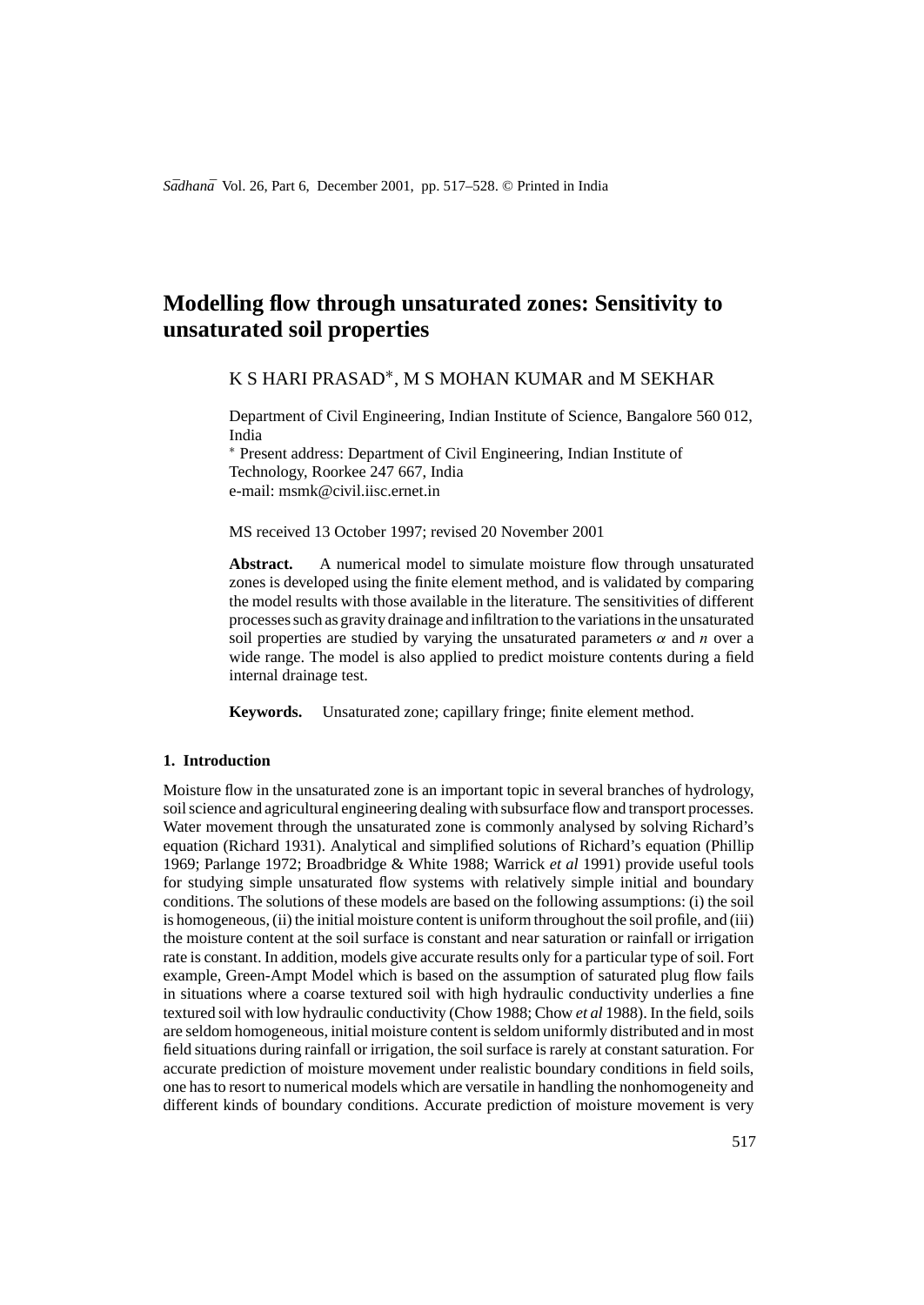essential in studies concerning transport of hazardous materials such as pesticides, fertilizers and radioactive wastes.

Several numerical models have been developed for simulating water movement in unsaturated porous media using finite difference, finite element, and integrated finite difference methods (Neuman 1973; Narasimhan & Witherspoon 1977; Cooley 1983; Huyakorn *et al* 1986; Hills *et al* 1989; Gottardi & Venutelli 1992). Most of the numerical models considered focus their attention either on improving the existing methods or on concentrating on one process such as infiltration, gravity drainage or evaporation. However, very few attempts have been made to study the sensitivity of different processes with respect to the unsaturated soil parameters. The objective of the present study is to develop a numerical model to simulate water flow through unsaturated zones and study the effect of unsaturated soil parameters on water movement during different processes such as gravity drainage and infiltration.

#### **2. Modelling Richards equation for vertical unsaturated flow**

For one-dimensional vertical flow in unsaturated soil, the pressure-head based Richards equation is

$$
\frac{\partial}{\partial z}\left[K(\psi)\left(\frac{\partial\psi}{\partial z}+1\right)\right] = C(\psi)\frac{\partial\psi}{\partial t},\tag{1}
$$

where  $\chi$  is the pressure head, z the vertical co-ordinate taken positive upwards, t time, K the hydraulic conductivity,  $C = \frac{du}{dv}$  the soil moisture capacity and  $\nu$  the volumetric moisture content. In order to solve (1), constitutive relationships between the dependent variable c and the nonlinear terms  $K$  and  $C$  have to be specified. In this study, the following constitutive relationships proposed by van Genuchten (1980) are used which are as follows.

θ*–*ψ *Relationship*

$$
S_e = \left[1/(1 + |\alpha \psi|^n)\right]^m, \tag{2}
$$

where  $\alpha$  and *n* are unsaturated soil parameters with  $m = 1 - (1/n)$  and  $S_e$  is the effective saturation defined as

$$
S_e = (\theta - \theta_r) / (\theta_s - \theta_r),
$$
\n(3)

where  $\theta_s$  and  $\theta_r$  are saturated moisture content and residual moisture content of the soil respectively.

K*–* θ *Relationship*

$$
K = K_s S_e^{1/2} \left[ 1 - \left( 1 - S_e^{1/m} \right)^m \right]^2, \tag{4}
$$

where  $K_s$  is the saturated hydraulic conductivity.

# **3. Numerical scheme**

To solve (1), Galerkin finite element discretisation in space and finite difference discretisation in time is used.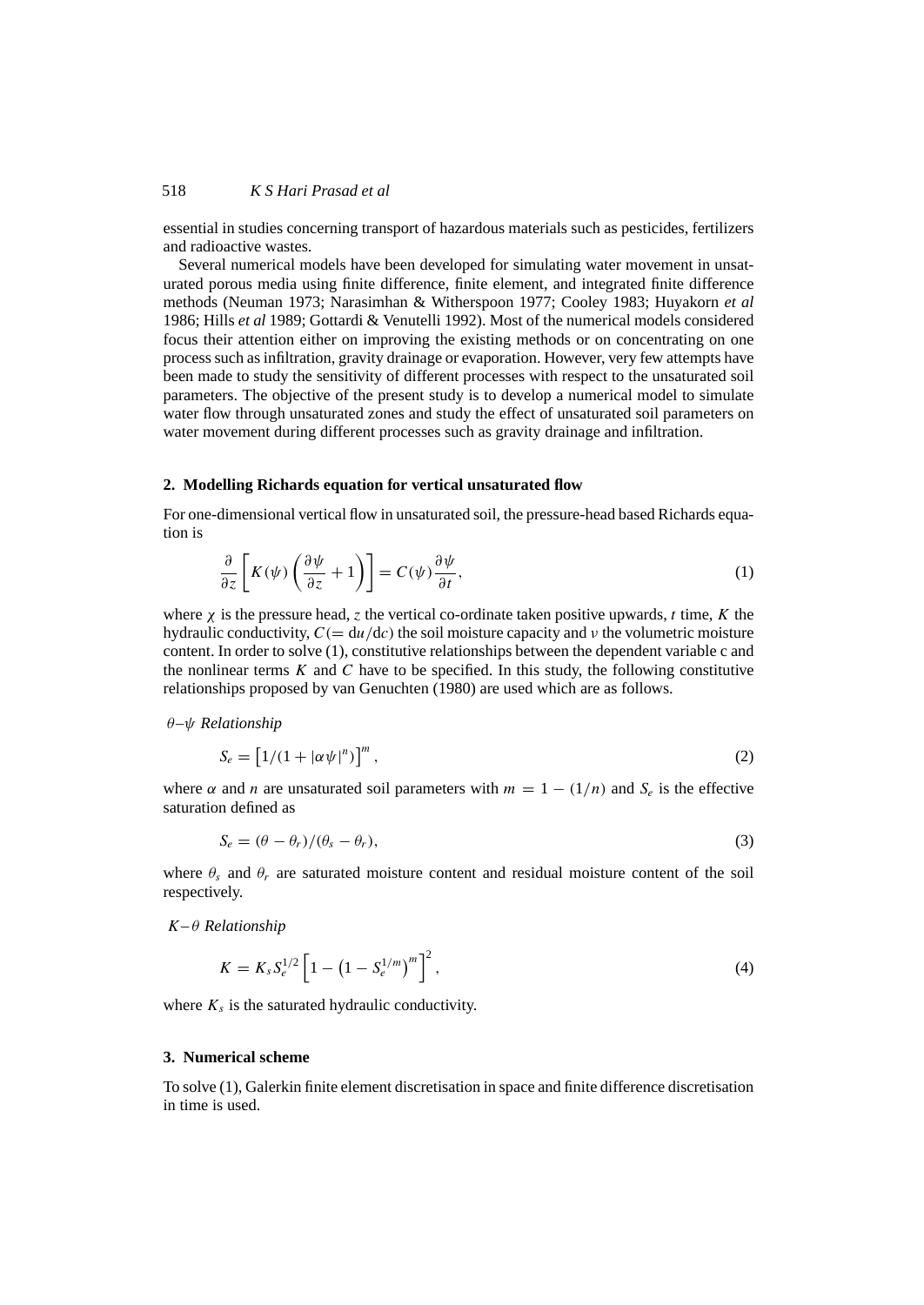### *3.1 Spatial discretisation*

The solution domain is discretised into  $M-1$  elements, each of length  $\Delta z$ , defining M global nodes and the pressure head  $\psi$  is approximated as,

$$
\psi(z,t) = \hat{\psi}(z,t) = \sum_{m=1}^{M} \psi_m(t) N_m(z),
$$
\n(5)

where  $\psi m(t)$  are unknown global nodal values of  $\psi$  and  $N_m(z)$ , the corresponding linear Lagrangian basis functions. The method of weighted residuals is used to solve for the unknown nodal values of  $\psi$ . The Galerkin formulation applied to (1) yields the system of ordinary differential equations

$$
A(\Psi)\Psi + F(\Psi)\frac{\mathrm{d}\Psi}{\mathrm{d}t} + b(\psi) - q(t) = 0,\tag{6}
$$

where  $\Psi$  is the vector of unknown coefficients corresponding to the values of pressure head at each node, q contains the specified flux boundary conditions at lower and upper boundary and A, F and b are given over local sub-domain element  $\Omega^{(e)}$  as

$$
A^{(e)} = \int\limits_{\Omega} K^{(e)} \frac{\partial N_1^{(e)}}{\partial z} \frac{\partial N_m^{(e)}}{\partial z} dz,
$$
  
\n
$$
F^{(e)} = \int\limits_{\Omega} C^{(e)} N_1^{(e)} N_m^{(e)} dz,
$$
  
\n
$$
b^{(e)} = \int\limits_{\Omega} K^{(e)} \frac{\partial N_1^{(e)}}{\partial z} dz.
$$
\n(7)

In local co-ordinate space,  $-1 \le \varepsilon \le 1$ , the two element basis functions  $N_l^{(e)}$  and  $N_m^{(e)}$  are given by

$$
N_1^{(e)} = \frac{1}{2}(1 - \varepsilon),
$$
  
\n
$$
N_m^{(e)} = \frac{1}{2}(1 + \varepsilon),
$$
\n(8)

with

$$
\varepsilon = 2(z - z_c^{(e)})/\Delta z^{(e)},
$$

where z is the co-ordinate of any point in the sub-domain element  $\omega^{(e)}$ ,  $z_c^{(e)}$  and  $\Delta z^{(e)}$  being the coordinate of the mid-point and the length of the element  $\Omega^{(e)}$  respectively. The nonlinear integrals in (7) are evaluated using second-order Gaussian quadrature. For linear Lagrangian basis functions,  $A$  and  $F$  have banded structures with a band width of three.

# *3.2 Time differencing*

Introducing a backward finite difference discretisation of the time derivative term, (6) can be written as

$$
A(\Psi^{k+\lambda_{t}})\Psi^{k+\lambda_{t}} + F(\Psi^{k+\lambda_{t}})(\Psi^{k+1} - \Psi^{k})/\Delta t + b(\Psi^{k+\lambda_{t}}) - q(\Psi^{k+\lambda_{t}}) = 0, \quad (9)
$$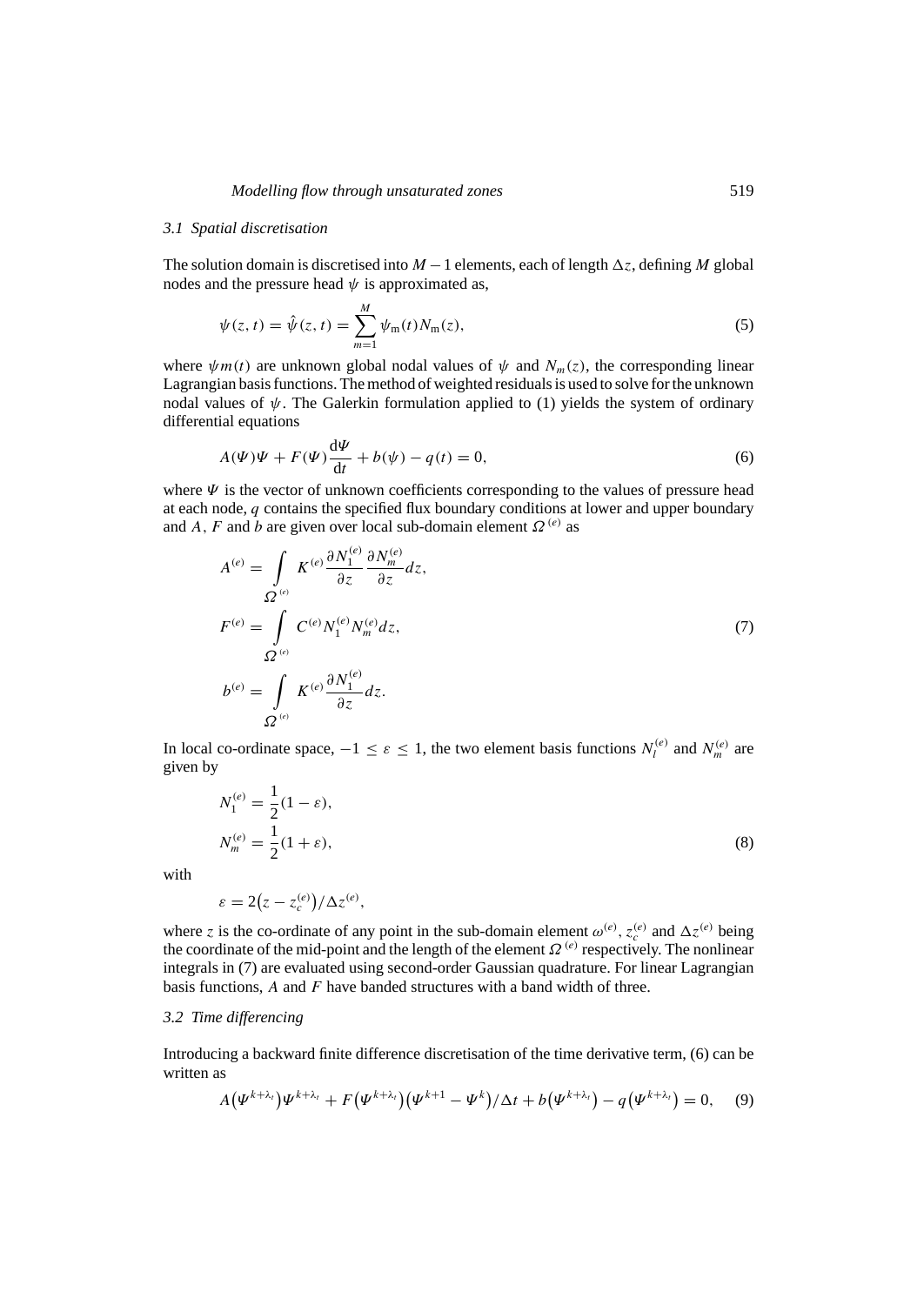where

$$
\Psi^{k+\lambda_t} = \lambda_t \Psi^{k+1} + (1 - \lambda_t) \Psi^k, \quad \text{with} \quad 0 \le \lambda_t \le 1. \tag{10}
$$

In (9), superscript k denotes the time level,  $\Delta t$  denotes the time step and  $\lambda t$  denotes the time weighting or relaxation parameter.

Equations (9) are nonlinear in  $\Psi^{k+1}$ , except when  $\lambda_t = 0$ . Some iterative or linearisation strategy is required to solve such equations. Paniconi *et al* (1991) evaluated the performance of various iterative and non-iterative methods for the solution of (9) . In this study the Picard iterative scheme is used .

# *3.3 Picard scheme*

The Picard scheme is implemented on (9), by iterating with all nonlinear terms evaluated at the previous iteration level,  $p$ , i.e,

$$
\left\{\lambda_t A^{k+\lambda_t, p} + 1/\Delta t \ F^{k+\lambda_t, p}\right\} \Psi^{k+1, p+1}
$$
  
=  $q^{k+\lambda_t, p} - b^{k+\lambda_t, p} - (1 - \lambda_t) A^{k+\lambda_t, p} \Psi^k + 1/\Delta t F^{k+\lambda_t, p} \Psi^k.$  (11)

Equation (11) can be written in the form

$$
\left\{\lambda_t A^{k+\lambda_t, p} + 1/\Delta t F^{k+\lambda_t, p}\right\} \Delta \Psi^{k+1, p+1} = -f(\Psi^{k+1, p}),\tag{12}
$$

where

$$
\Delta \Psi^{k+1, p+1} = \Psi^{k+1, p+1} - \Psi^{k+1, p}, \tag{13}
$$

and

$$
f(\Psi^{k+1,p}) = \lambda_t A^{k+\lambda_t, p} \Psi^{k+1, p} + (1 - \lambda_t) A^{k+\lambda_t, p} +
$$
  

$$
F^{k+\lambda_t, p} \left[ (\Psi^{k+1, p} - \Psi^k) / \Delta t \right] + b^{k+\lambda_t, p} - q^{k+\lambda_t, p}.
$$
 (14)

Equation (12) is applicable in the same form while considering Neumann type (specified flux) boundary conditions. However modifications to (12) are necessary for considering a Dirichlet type (specified pressure head) condition. In such situations, the coefficient matrix and the right hand side of (12) should be suitably modified. The diagonal term of the row corresponding to the Dirichlet node in the coefficient matrix of (12) is set to unity while the off-diagonal terms of the row corresponding to the Dirichlet node are set to zero. In the right hand vector, the elements corresponding to the Dirichlet node are also set to zero. The system of (12) is tridiagonal in nature and which can be solved conveniently by a direct decomposition method called double sweep method or Thomas algorithm (Remson *et al* 1971). Convergence in the iterative scheme is monitored by computing the maximum error norm  $|\Delta \Psi^{k+1,p+1}|_{\infty}$ . Convergence is achieved when norm falls below some specified tolerance level .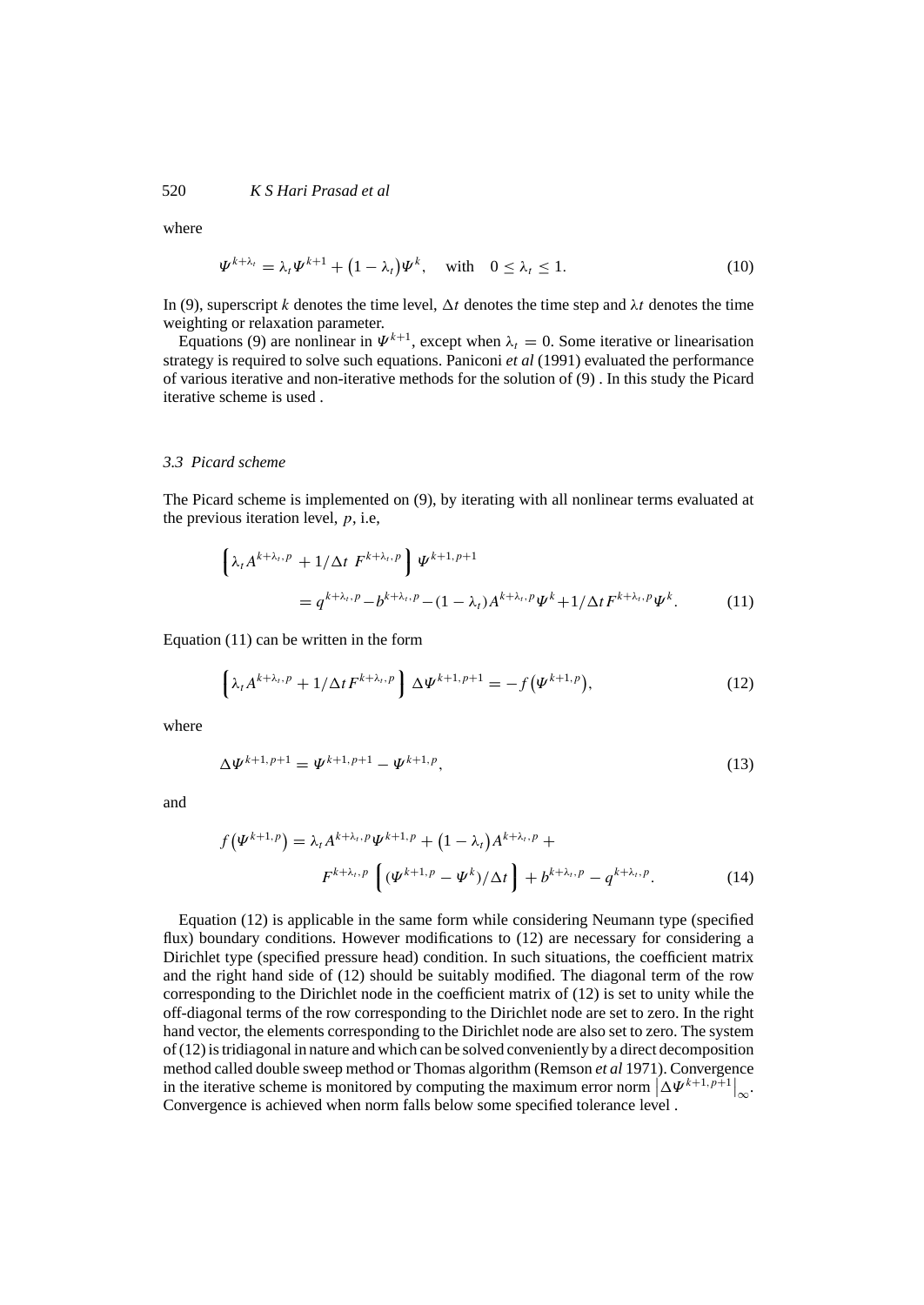

Figure 1. Comparison of results – Celia's problem.

#### **4. Model validation**

The finite element model is validated by comparing the model results with a problem chosen from the literature. The problem considers infiltration of a homogeneous soil column which is initially dry (Celia *et al* 1990). The soil parameters are  $\alpha = 3.35 \text{ m}^{-1}$ ,  $n = 2$ ,  $K_s =$  $9.22 \times 10^{-5}$  m/s,  $\theta_s = 0.368$  and  $\theta_r = 0.102$ . The length (L) of the soil sample is 1 m.

The initial and boundary conditions are:

| $t=0$ :   | $\Psi = -10$ m,  | $0 \leq z \leq 1$ m, |
|-----------|------------------|----------------------|
| $t > 0$ ; | $\Psi = -10$ m,  | $z=0.$               |
| $t > 0$ ; | $\Psi = -0.75$ . | $z = 1$ m.           |

Celia *et al* (1990) obtain finite element as well as finite difference solutions using coarse and fine grid approximations . The problem is simulated using the present model with fine grid approximation ( $\Delta z = 1$  cm and  $\Delta t = 1$  s). The pressure heads after one day simulation are compared with the fine grid solution of Celia *et al* (1990). It can be seen from figure 1 that both the results match well, indicating the validity of the model. The mass balance error is less than 1%. The minor deviation observed in figure 1 between the two model results may be due to the error in presenting the simulated results from Celia *et al* (1990).

### **5. Sensitivity analysis**

The parameter  $\alpha$  is a measure of capillary fringe thickness, while *n* is the pore size distribution of the soil. Both these parameters have significant influence on moisture movement through unsaturated zones. To study the sensitivity of gravity drainage and infiltration to variations in  $\alpha$  and n, these are varied over a wide range to cover most of the field soils ranging from sand to clay. Sensitivity analysis is carried out by considering a soil column of 2m thickness.

In the case of gravity drainage (case A), the entire soil profile is initially taken to be fully saturated. Water is allowed to drain due to gravity at the bottom boundary while no flux is allowed at the top boundary. The initial and boundary conditions for gravity drainage are written as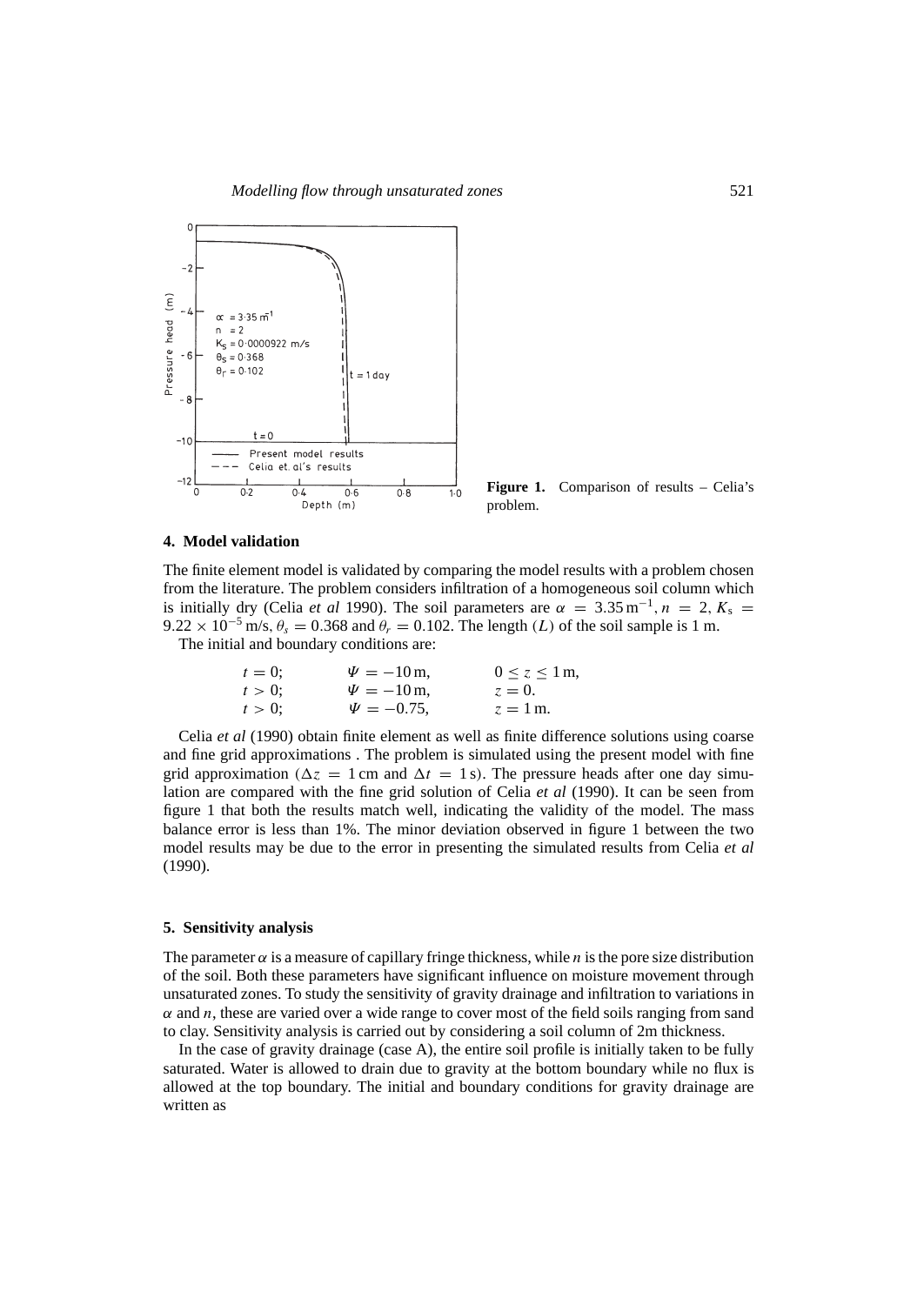| $t = 0;$   | $\theta = \theta_s,$ | $0 \le z \le 2m,$ |
|------------|----------------------|-------------------|
| $t > 0;$   | $q_0 = -K,$          | $z = 0,$          |
| $q_L = 0,$ | $z = 2m,$            |                   |

where  $q_0$  and  $q_L$  are Darcy fluxes at the bottom and top boundaries respectively.

For simulating infiltration (case B), the entire soil profile is initially considered to be in very dry condition with a pressure head equal to  $\Psi_0$ . A zero pressure head ( $\Psi = 0$ ) is applied at the top and boundary conditions for infiltration are as follows.

| $t = 0;$   | $\Psi = \Psi_0$      | $0 \le z \le 2 \, \text{m},$ |
|------------|----------------------|------------------------------|
| $t > 0;$   | $\Psi = \Psi_0$      | $z = 0,$                     |
| $\Psi = 0$ | $z = 2 \, \text{m}.$ |                              |

# *5.1 Effect of parameter* α

The effect of parameter a is studied by varying  $\alpha$  from 0.1 m<sup>-1</sup> to 0.3 m<sup>-1</sup>. The range of a considered here covers most of the field soils. The parameters n,  $K_s$ ,  $\theta_s$  and  $\theta_r$  are kept constant at 2, 0.5 m/day, 0.45 and 0.05 respectively. The values of  $\alpha$  considered here are: 0.1, 1, and  $3 \text{ m}^{-1}$ . Figures 2 and 3 show  $\theta$  vs  $\psi$  and K vs  $\psi$  for the  $\alpha$  values considered in this study.

*Case A – Gravity drainage:* Figure 4 shows the moisture content profiles at varies time for different values of  $\alpha$ . The parameter  $\alpha$  is a measure of capillary fringe thickness of the soil. It can seen from figure 2 that a soil with low a has large capillary fringe thickness. As the value of a increases, thickness of the capillary fringe decreases. Soils with low a values retain considerable amounts of water in the unsaturated zones due to capillary forces. It is observed from figure 4 that at any instant of time, the moisture content is greater for lower values  $\alpha$ , than for higher values for the major portion of the column. Moisture content gradients are uniform over the entire soil column for low values of  $\alpha$ . As  $\alpha$  increases, the gradients tend to become non-uniform at early time with steeper gradients occurring near the soil surface. It is observed that low a values are characterized by lesser gravity drainage and high values with greater drainage.



**Figure 2.** Moisture content–pressure-head relation for different  $\alpha$ .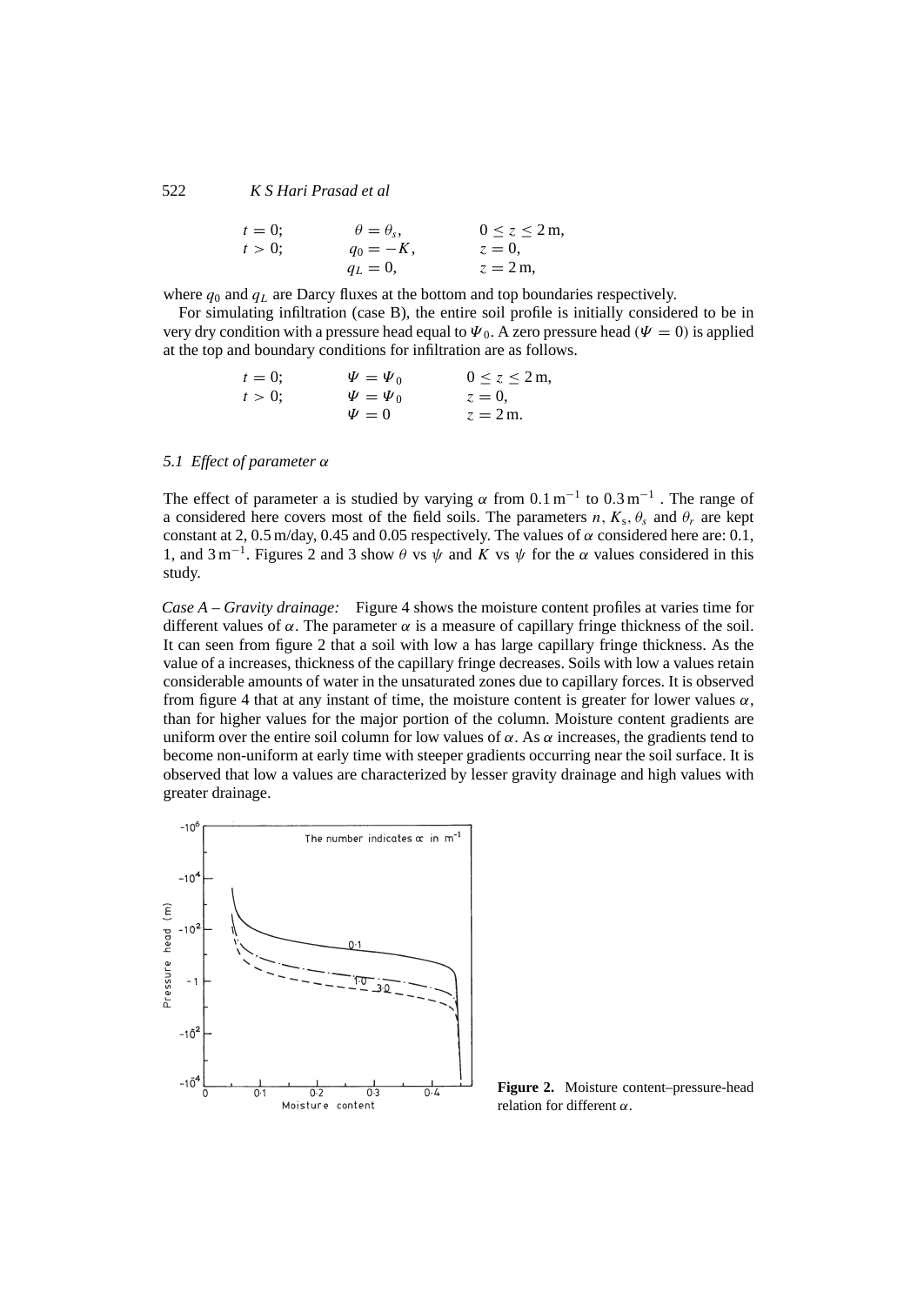

**Figure 3.** Hydraulic conductivity–pressure head relation for different  $\alpha$ .

*Case B – Infiltration:* Figure 5 shows the pressure head profiles at various times for different values of  $\alpha$ . It is seen that as the value of a increases, the wetting front moves at slower rates, since the hydraulic conductivity decreases with increase in  $\alpha$  (figure 3). It is seen from this figure that the wetting front has moved to a greater depth when  $\alpha$  is 1 m<sup>-1</sup> compared to when  $\alpha$  is 3 m<sup>-1</sup> for one day simulation even though the initial pressure heads are chosen such that the initial hydraulic conductivity for both cases is the same. This should be expected as when the soil gets wetted the increase in hydraulic conductivity is higher for low  $\alpha$  values. It is of interest to note that the dependence of K on  $\alpha$  during the infiltration process plays an important role on the movement of the wetting front.

# *5.2 Effect of the parameter* n

The effect of the parameter *n* is studied by varying *n* from 1.5 to 4. The range of *n* considered here covers most of the field soils. The parameters  $\alpha$ ,  $K_s$ ,  $\theta_s$  and  $\theta_r$  are kept constant at



**Figure 4.** Moisture content profiles – effect of  $\alpha$ .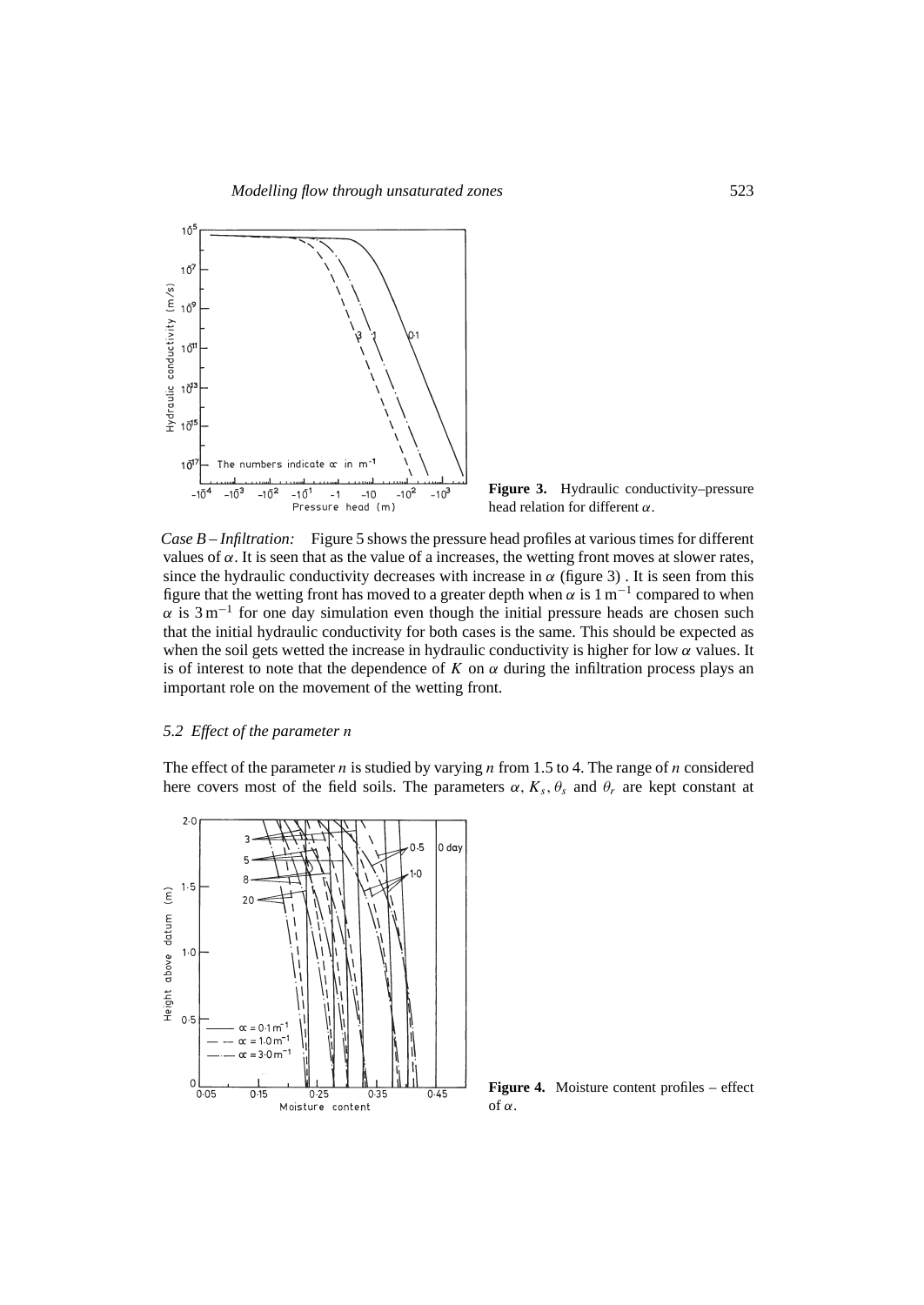

**Figure 5.** Pressure head distribution–effect of α.

 $1 \text{ m}^{-1}$ , 0.5 m/day, 0.45 and 0.05 respectively. The values of *n* considered are, *n* = 1.5, 3 and 4. Figures 6 and 7 present  $\theta$  vs  $\psi$  and K vs  $\psi$  for the *n* values considered in this study.

*Case A – Gravity drainage:* Figure 8 presents the moisture content profiles at various times for different values of *n*. From figure 6 it is seen that the  $\theta-\psi$  relationship (SMC) for all *n* values resembles the pore size distribution of a soil. The parameter n characterizes the width of the pore size distribution. It is observed from figure 6 that as the value of n decreases the width of the pore size distribution increases. Hence with low  $n$  values, the relative abundance of small pores increases. These are difficult to drain due to their large viscous effects. This results in slower rate of gravity drainage for low  $n$  values as compared to soils with high  $n$ values as can be seen from figure 8. It is also observed that the moisture content gradients are non-uniform over the entire soil column for all values of  $n$  with steeper gradients occurring near the soil surface. At any instant of time, an increase in  $n$  results in a steeper moisture gradient over the soil column.



**Figure 6.** Moisture content–pressure head relation for different n.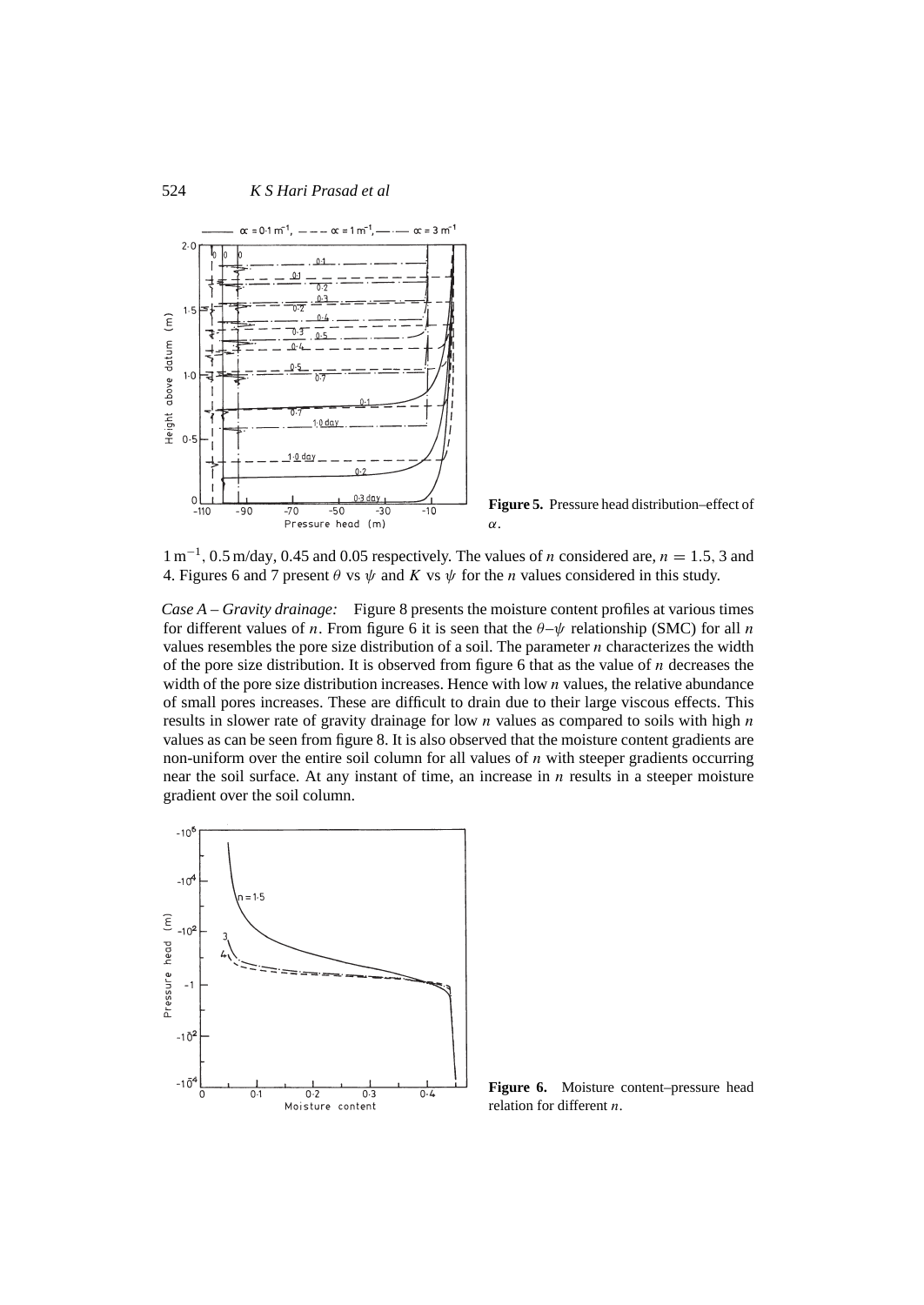

Figure 7. Hydraulic conductivity–pressure head relation for different n.

*Case B – Infiltration:* Figure 7 shows that as *n* increases, hydraulic conductivity decreases for all pressure heads less than the value represented by point 'P' in figure 7. Beyond this point the hydraulic conductivity increases with  $n$ . Accordingly, the movement of the wetting front during the infiltration process depends on the initial pressure head of the soil column, change in hydraulic conductivity as the soil gets wetted and the pressure head applied at the soil surface. To analyse the effect of  $n$  the following cases are considered.

*Case B1:* Both the initial pressure head for the soil column and the pressure head applied at the soil surface are considered lower than the pressure head at point 'P'.

*Case B2:* Both the initial pressure head for the soil column and pressure head applied at the soil surface are considered higher than the pressure head at point 'P'.



**Figure 8.** Moisture content profiles – effect of n.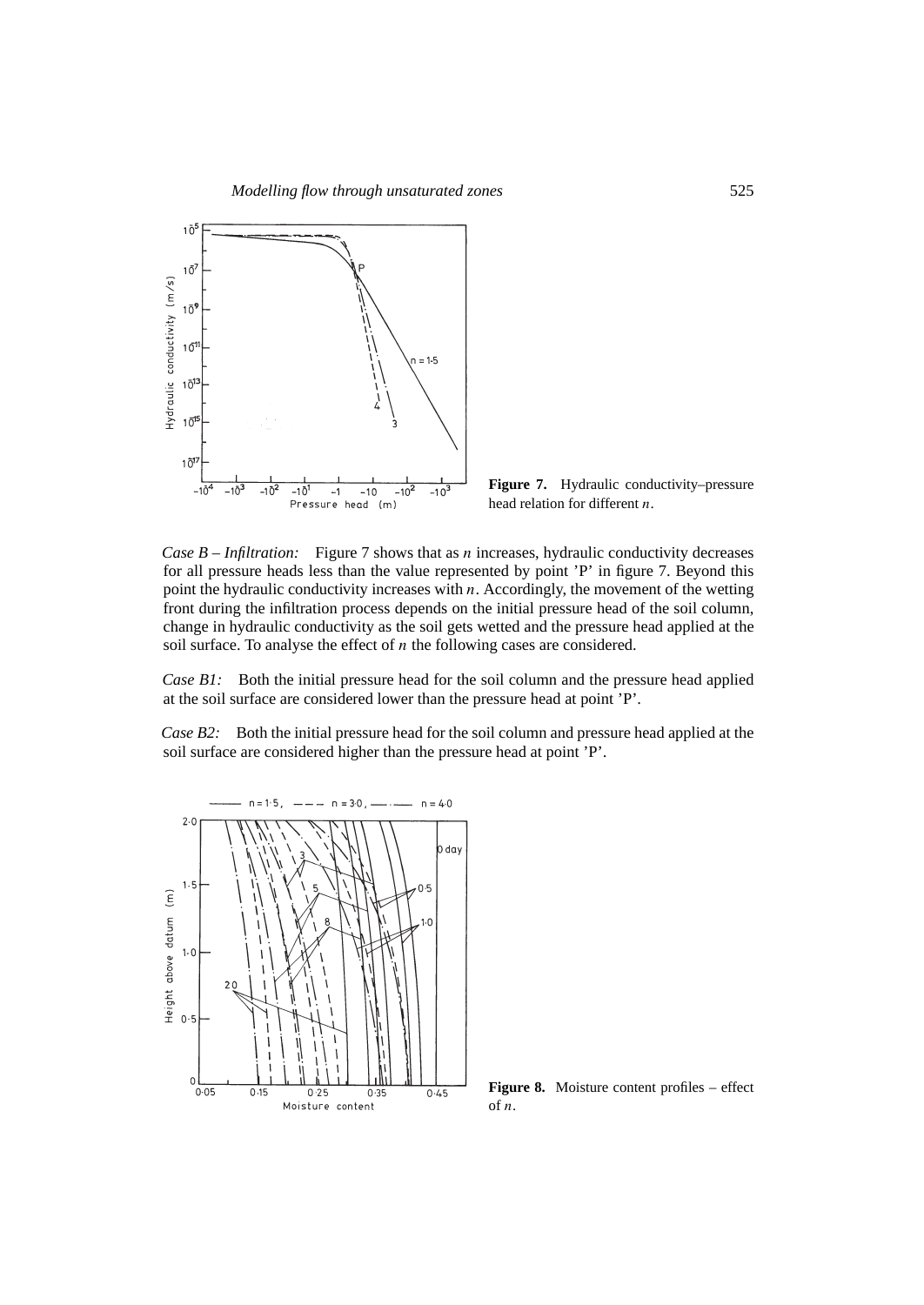*Case B3:* The initial pressure head for the soil column is considered lower, while the pressure head applied at the soil surface is considered higher than the value of the pressure head at point 'P'.

Figure 9 shows the 'wetting front' depth for case B1 for different values of n after one day simulation. It is observed in this case that as  $n$  increases, the wetting front moves slower. Figure 9 also shows the 'wetting front' depths for different *n* values for case B2 for 0.1 day simulation. It is observed qualitatively that as *n* increases the 'wetting front' moves faster in contrast to case B1. However, the changes in wetting front depth for different values of  $n$  in figure 9 are small since the changes in hydraulic conductivity for different  $n$  are not significant in the pressure head range considered for case B2. Figure 10 shows the pressure head profiles for different values of  $n$  for case B3. It can be seen that the wetting front moves at a faster rate as the value of n increases. It is interesting to note that the effect of  $n$  on the infiltration process is quite complex from the study of cases B1, B2 and B3 due to the various reasons mentioned above.

#### **6. Application to a field internal drainage test**

The model is applied to a field internal drainage test conducted at Adde Viswanathapura near Bangalore in the state of Karnataka in India (Lakshman 1993). The field internal drainage test performed is the same as the gravity drainage problem discussed in sensitivity analysis. The test involves gravity drainage for 20 days from a homogeneous soil wich is initially at near saturation. Based on the studies of Lakshman (1993), the soil parameters at the field site used in the present analysis are:  $\alpha = 4.16 \,\text{m}^{-1}$ ,  $n = 1.42$ ,  $K_s = 0.15 \,\text{m/day}$ ,  $\theta_s = 0.41$  and  $\theta_r = 0.11$ . Figure 11 presents the field measured moisture contentss using neutron probes at different depths in the soil at different time periods. For simulating the field test, the initial moisture content values for the entire soil depth are obtained using linear interpolation of the measured initial moisture contents at different depths. The field test is simulated using the present model and the computed moisture contents at different depths at various times are also presented in figure 11. It can be seen from figure 11 that a reasonably good fit is obtained between the simulated and the measured moisture contents.



**Figure 9.** Pressure-head profiles – effect of  $n$ – cases B1 and B2.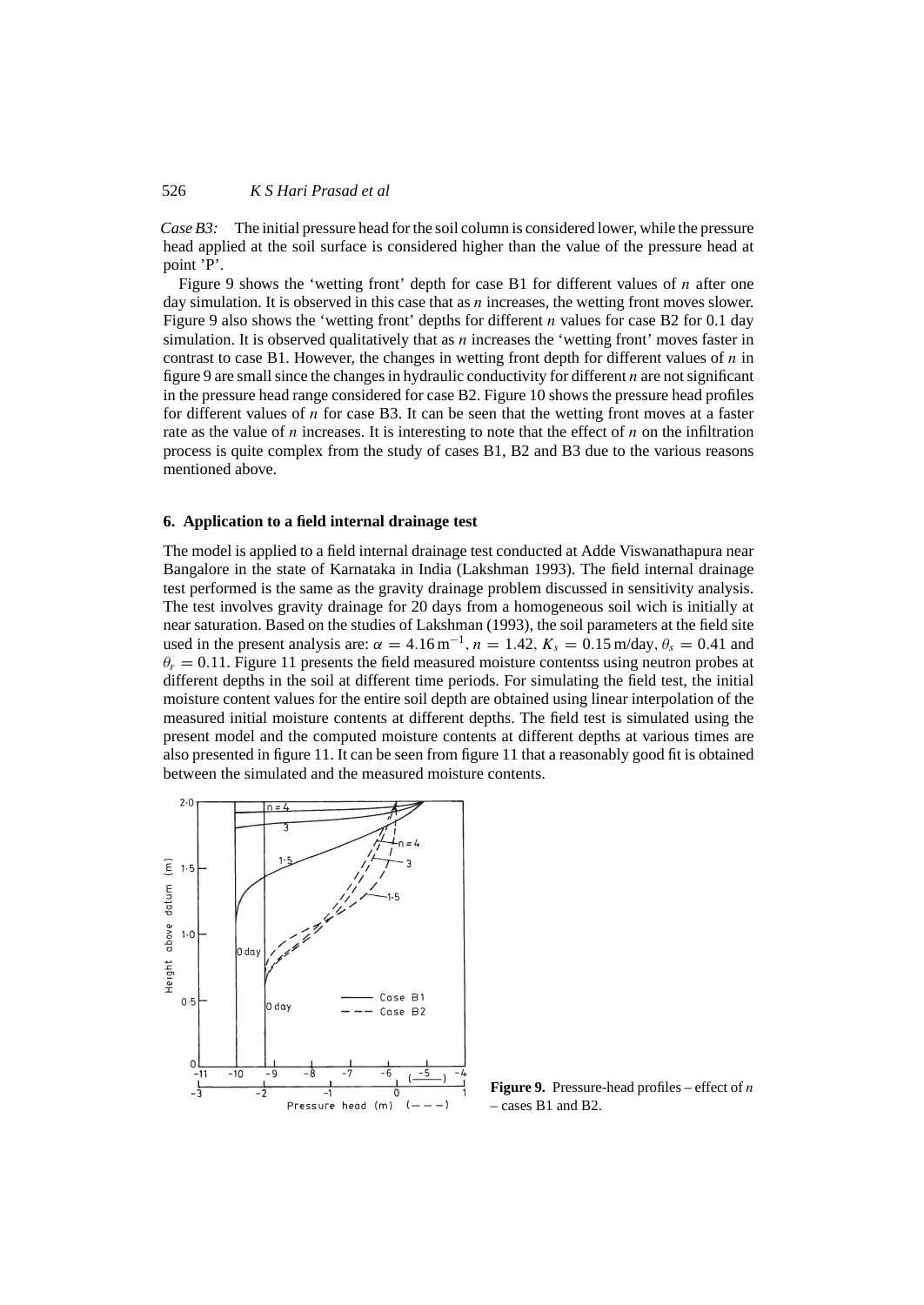

**Figure 10.** Pressure-head profiles – effect of  $n$  – case B3.

#### **7. Conclusions**

A numerical flow model is developed for analysing flow moisture through unsaturated zones using the Galerkin fintite element method. The model is validated by comparing the model results with a problem chosen from the literature. Sensitivity analysis is performed to analyse the sensitivity of gravity drainage and infiltration processes to variations in unsaturated soil parameters  $\alpha$  and *n*. It is observed that gravity drainage is slower for low  $\alpha$  values as the capillary fringe thickness increases with decreasing values of  $\alpha$ , thus storing more water in the unsaturated zones due to capillary forces. During infiltration, as the value of  $\alpha$  increases, the wetting front moves at a slower rate since unsaturated hydraulic conductivity decreases with increase in  $\alpha$ . As the value of *n* decreases, the gravity drainage becomes slower, since the relative abundance of small pores, which are difficult to drain, increases. The effect of  $n$ on infiltration is complex since the movement of the wetting front depends upon the intial pressure head and the head applied at the top.



**Figure 11.** Model fit with field data.